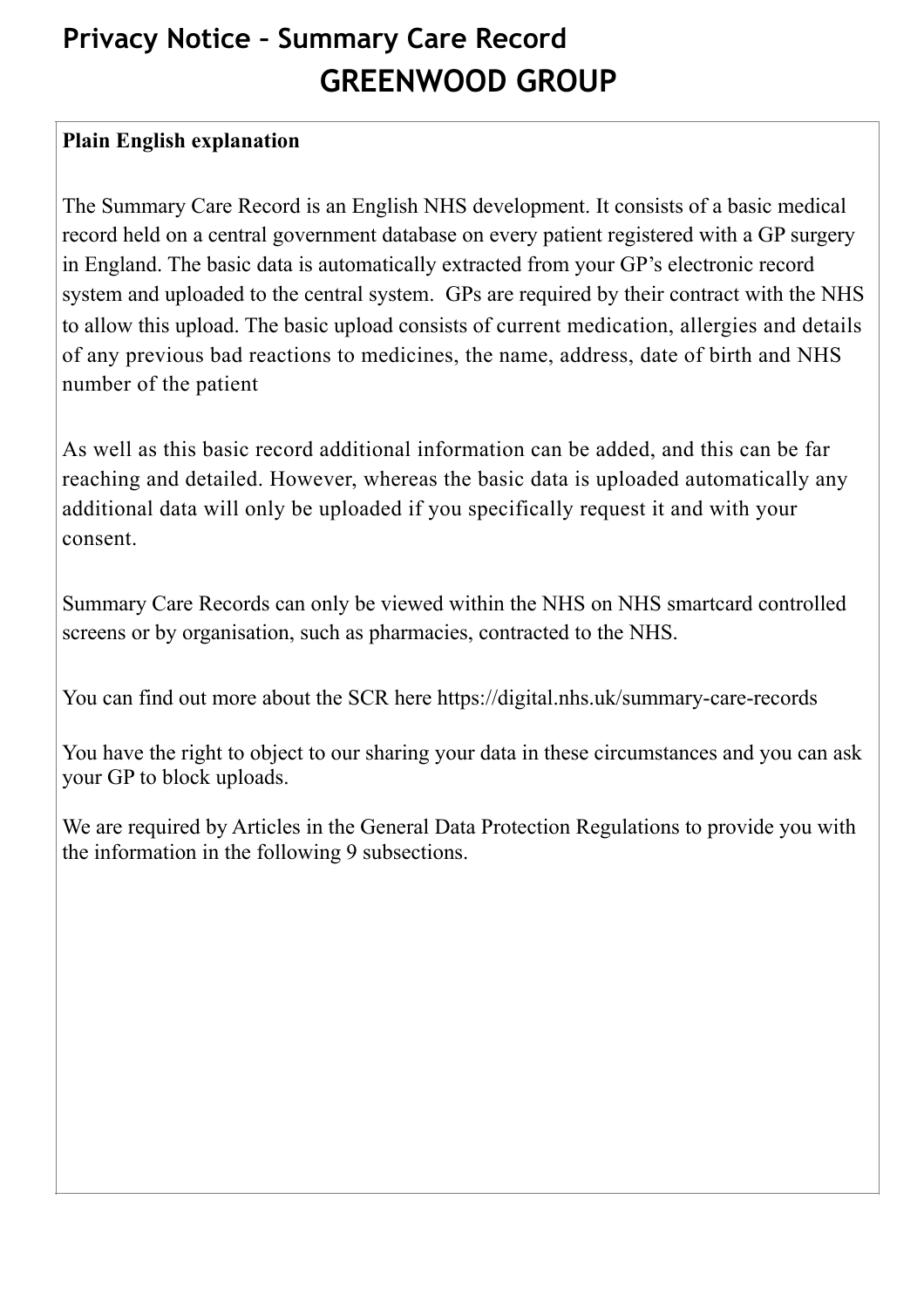## **Privacy Notice – Summary Care Record**

| 1) Data Controller contact<br>details                                | Greenwood Group<br><b>Woodside Health Centre</b><br>3 Enmore Road<br>South Norwood<br>London<br><b>SE25 5NT</b>                                                                                                                                                                                                                                                                                                                                                                                                                                                                                                                                                                                                                                                                                                                                      |
|----------------------------------------------------------------------|------------------------------------------------------------------------------------------------------------------------------------------------------------------------------------------------------------------------------------------------------------------------------------------------------------------------------------------------------------------------------------------------------------------------------------------------------------------------------------------------------------------------------------------------------------------------------------------------------------------------------------------------------------------------------------------------------------------------------------------------------------------------------------------------------------------------------------------------------|
| 2) Data Protection Officer<br>contact details                        | Umar Sabat, IG-Health. Umar.sabat@ig-health.co.uk                                                                                                                                                                                                                                                                                                                                                                                                                                                                                                                                                                                                                                                                                                                                                                                                    |
| 3) Purpose of the processing                                         | Upload of basic and detailed additional SCR data                                                                                                                                                                                                                                                                                                                                                                                                                                                                                                                                                                                                                                                                                                                                                                                                     |
| 4) Lawful basis for processing                                       | The processing of personal data in the delivery of direct care and for<br>providers' administrative purposes in this surgery and in support of direct<br>care elsewhere is supported under the following Article 6 and 9 conditions<br>of the GDPR:<br>Article $6(1)(e)$ ' necessary for the performance of a task carried<br>out in the public interest or in the exercise of official authority'.<br>Article $9(2)(h)$ 'necessary for the purposes of preventative or<br>occupational medicine for the assessment of the working capacity<br>of the employee, medical diagnosis, the provision of health or<br>social care or treatment or the management of health or social<br>care systems and services"<br>We will also recognise your rights established under UK case law<br>collectively known as the "Common Law Duty of Confidentiality"* |
| 5) Recipient or categories of<br>recipients of the processed<br>data | The data will be shared with Health and care professionals and support<br>staff in this surgery and at hospitals, diagnostic and treatment centres who<br>contribute to your personal care.                                                                                                                                                                                                                                                                                                                                                                                                                                                                                                                                                                                                                                                          |
| 6) Rights to object                                                  | You have the right to object to some or all the information being processed<br>under Article 21. Please contact the Data Controller or the practice. You<br>should be aware that this is a right to raise an objection, that is not the<br>same as having an absolute right to have your wishes granted in every<br>circumstance                                                                                                                                                                                                                                                                                                                                                                                                                                                                                                                     |